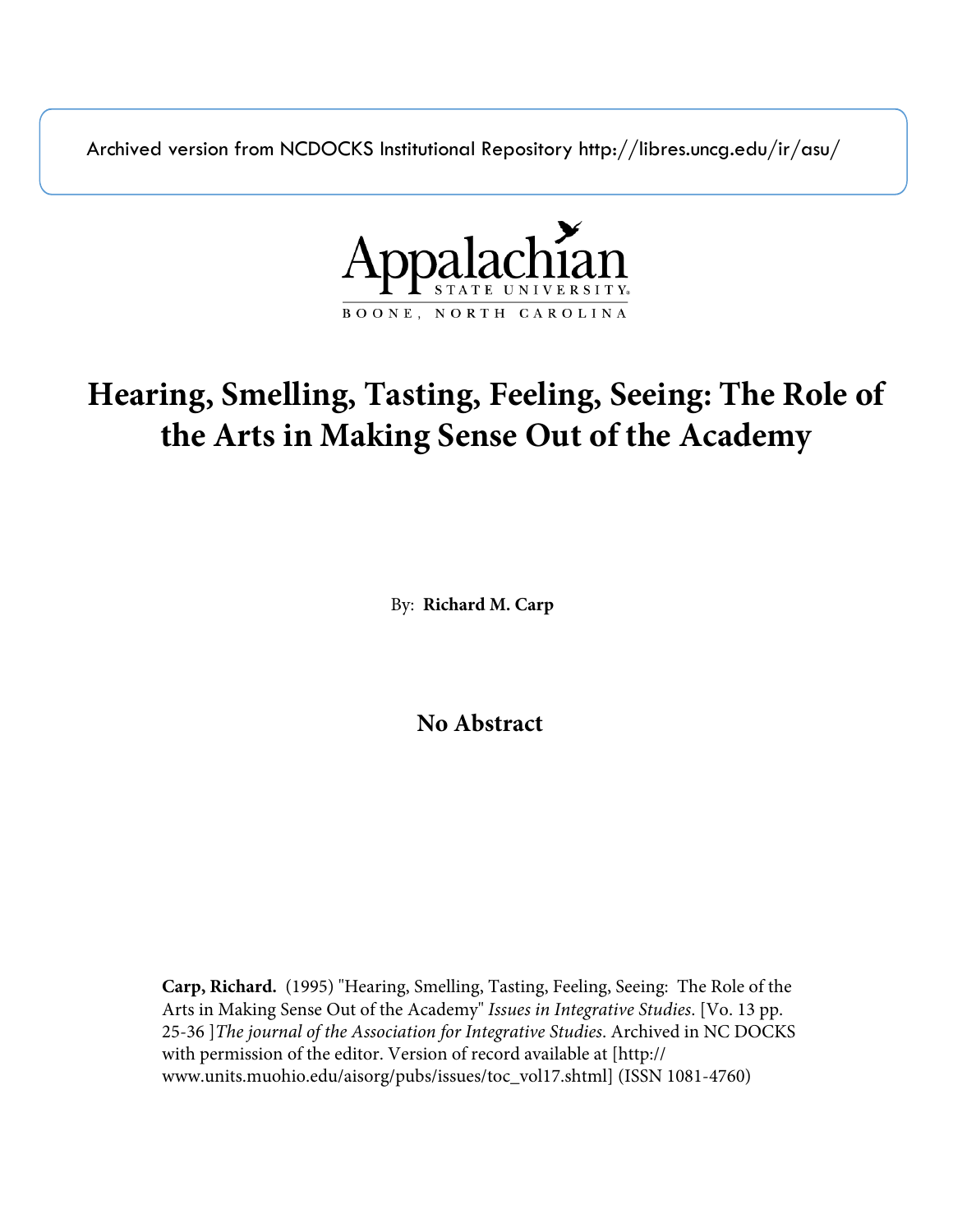Carp, Richard. (1995) "Hearing, Smelling, Tasting, Feeling, Seeing: The Role of the Arts in Making Sense Out of the Academy" **Issues in Integrative Studies**. Vo. 13 pp. 25-36 The journal of the Association for Integrative Studies. Archived in NC DOCKS with permission of the editor. Version of record available at http://www.units.muohio.edu/aisorg/pubs/issues/toc\_vol17.shtml (ISSN 1081-4760)

## **Hearing, Smelling, Tasting, Feeling, Seeing: The Role of the Arts in Making Sense Out of the Academy**

### **Richard M. Carp**

#### **Some Notes on Integrative Theory**

Our bodies provide keen metaphors for the predicament of the disciplines and the pharmakon (both remedy and poison) provided by interdisciplinarity. Each human body is single, complex but unified, whole. Yet we have come to experience our bodies as composed of parts (like machines) and to fetishize some of these parts (particularly primary and secondary female parts) as separable, distinguishable from the whole not only abstractly and analytically, but practically and in terms of value.

Our "environments," the ecosystems in which we participate and on which we rely for our existence are, as we call them, systems, complexly interrelated in every place and at every moment. There are no "parts" in them, only participants. Yet we have come to experience them not as webs of mutual belonging but as domains of paradoxical dominion and subservience.

We live in our bodies in the world. We live as our bodies in the world. It could be said, perhaps, that we live our bodies in the world. The "mind" the academy disciplines and enacts is never instantiated at any time except in bodies, never manifest except physically—in words, books, computer programs, paintings, and so forth. There is no "mind" apart from "body," nor can the notion of "pure mind" be expressed except physically.

Yet our senses do bring us diverse and separable information about the world. The spectacle of nature is not the same as its symphony, the resistance of the saw in my hand not identical to the smell of the sawdust pouring out of the wood with each cut. We inhabit a single world which manifests itself to us as at once whole and divided, simultaneously indivisible and divided, by means of those bodies which we experience as similarly whole and divisible, unified and separated.

Every body is disciplined: to sit, to stand, to walk, to run, to urinate and defecate on schedule and in appropriate locations, to speak, to be courteous, to concentrate, to sing, to dance, to think. Every discipline is of the body; sociology as much as etiquette, physics as much as basketball. Every body must integrate disciplines to survive: sitting, thinking, concentrating courteously. Are there, somewhere in the intimate experience of our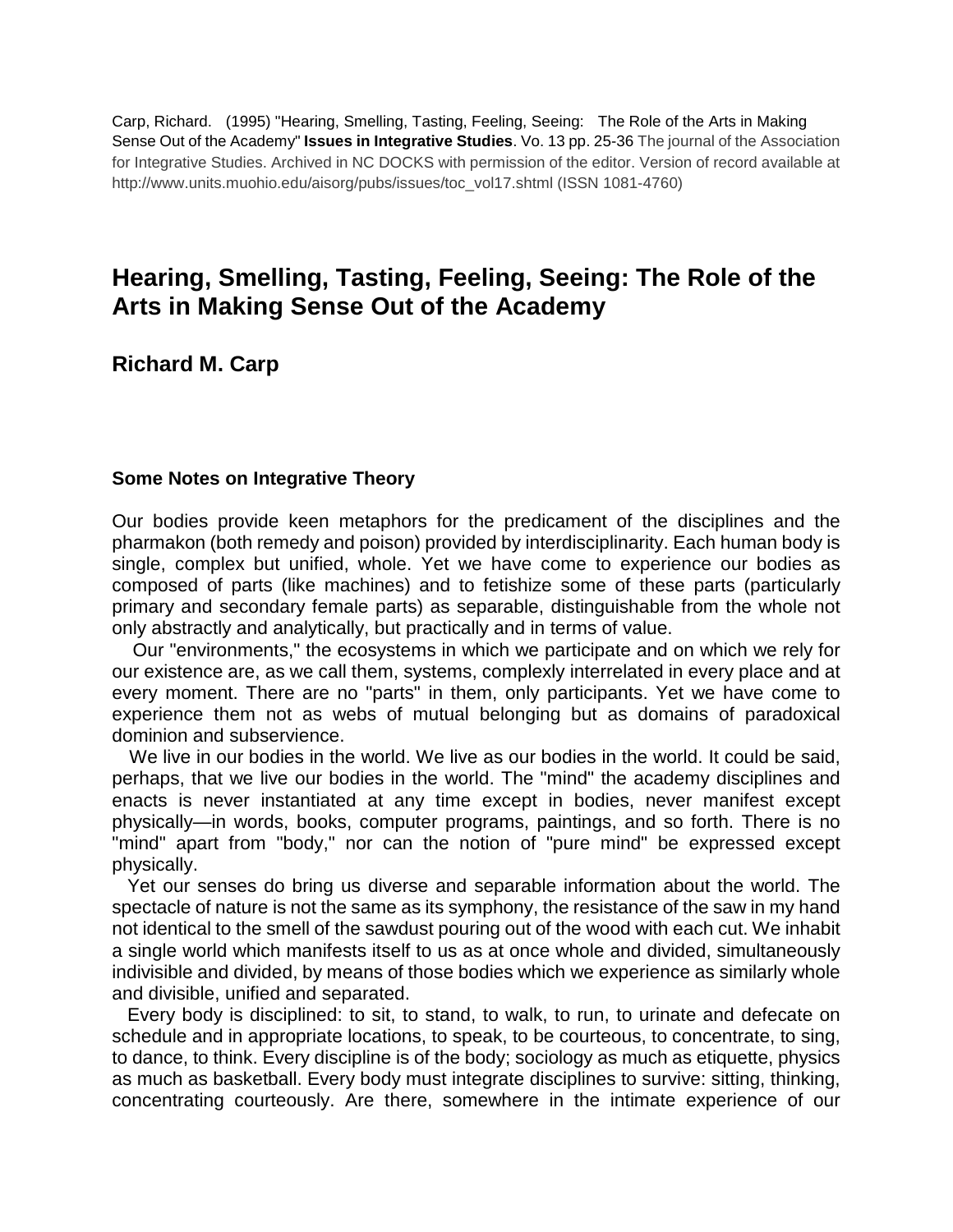bodies, keys to the singleness of each discipline and the discipline of integrating them?

#### **Our Shared Self-presence and Mutual Absence**

We are not face to face with one another, you and 1, meeting only distantly in the medium of this book, which marks our bodily absence from one another. Your body is not here and mine is not there. Nevertheless, we can engage, together with one another and, in a sense, with other readers, in a brief meditation on our embodied senses.

Inhale deeply. I smell coffee, my after shave, the cinnamon buns warming in the oven, and wool. 1 am also aware of my diminished scent universe, due to the lingering effects of a bad cold. This lack is a smell experience, too. What can you smell? Among the Gnau of New Zealand diviners diagnose illness through smell (as Western doctors did until early in this century), while among the Umeda the aroma of a bundle of herbs guides a hunter's dreams, and these dreams, in turn orient the course of the hunt through space. Among the Ommura, it is the nose which is the "window on the soul" and not the eyes (Howes, 1991b, pp. 179-180).

Perhaps in your reading environment you can smell nothing noticeable at all, for scent is often suppressed in our culture. The radical simplification of the olfactory spectrum in the West coincided with the rise of our experience of separate and discrete individuals. David Howes suggests the two are noi entirely disconnected (1991a, pp. 144-145).

Now listen. What can you hear? Your own breath and heartbeat? The buzz of fluorescent lights? The hum of a computer, or of an HVAC? Or are you reading while you travel, hearing the sound of your conveyance and, perhaps, of conversations around you? Are you at home, hearing the (pleasant or disturbing) sounds of your household? According to Ellen Basso, among the Kalapalo of the Amazonian basin sound is:

a truly ecological representation of the universe. Through sound symbols, ideas about relationships, activities, causalities, processes, goals, consequences and states of mind are conceived, represented, and rendered apparent to the world. It is through sound that cosmic entities are rendered into being and represented . . . not as object-types but as beings causing and experiencing action in a veritable musical ecology of spirit. (1985, p. 311)

I hear the hum of the fan in my computer, the breath passing through my slightly swollen nostrils, a van passing by on the street outside.

Taste is, in a way, our most restricted sense, with only five elements and their combinations possible, although, mixed with scent, taste can be infinitely subtle. There is also another sensory system in the mouth carried out through the trigeminal nerves which registers oral gratification of the kind produced by activities like sucking, chewing, smoking. This is the system that makes the texture of food so important. (Rivlin and Gravelle, 1984, p. 16).

Right now I taste the bitterness of coffee and the slightly sour taste of my saliva. And you? What do you taste? Your own saliva, the reminiscences of lunch? Do you taste good? Among the Weyéwa of Indonesia, literal experiences of bitter and bland govern subtle and important social communications (Kuipers, 1991, pp. 114-117), and the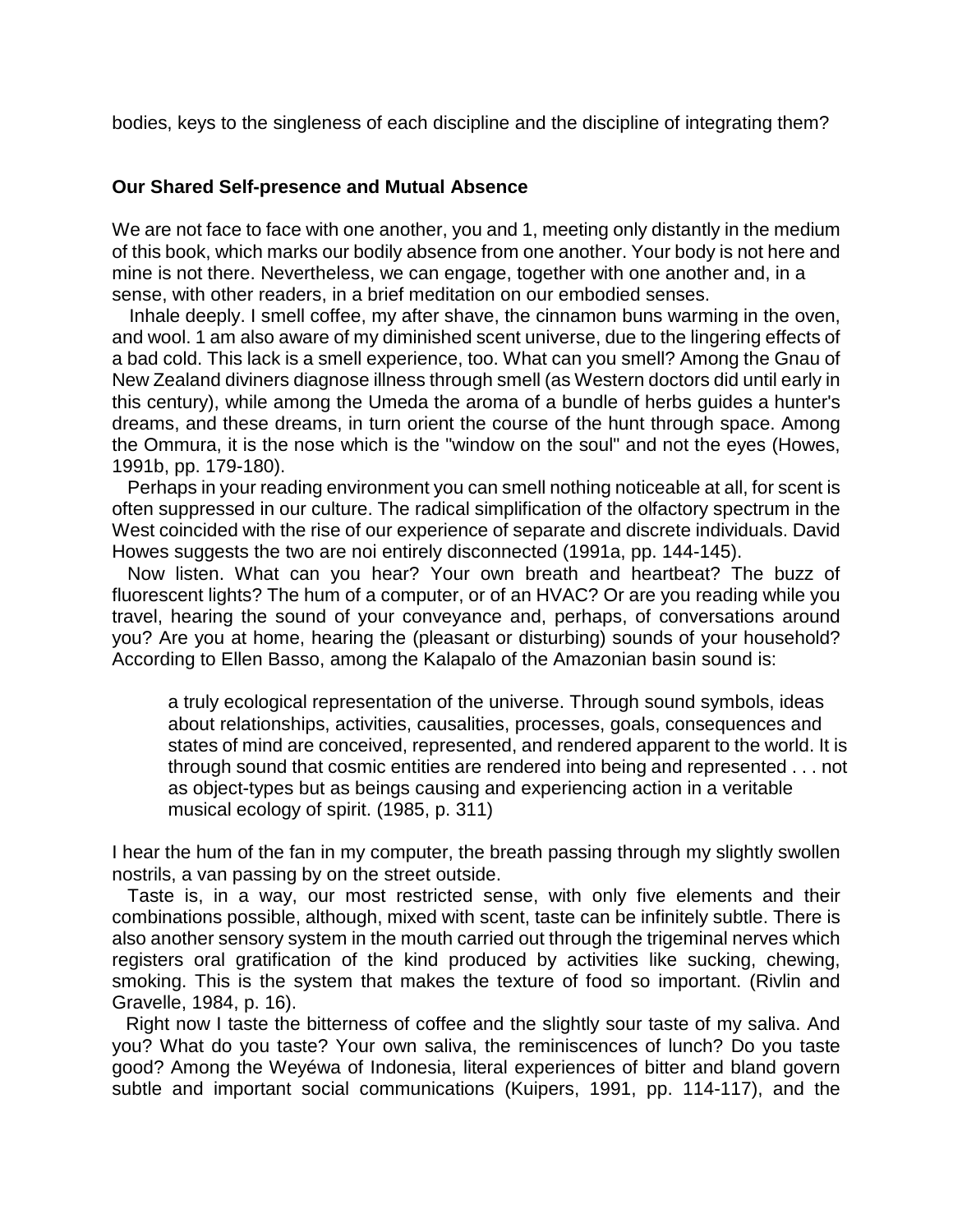metaphoric of bitter and bland pervades the entire ritual corpus (pp. 121 -124). We should not confuse this with the occasional metaphoric use of taste with which we are more familiar, for example the use of bitter herbs in the Passover meal. For the Weyéwa, these sensual taste elements permeate daily and sacred life.

What do you feel (not metaphorically, emotionally, but tactually)? How does your clothing feel? Is your chair comfortable, neutral? Are you aware of the sense of touch except in your hands? Where is there tension, discomfort or pleasure in your body? I feel breath passing in and out of my mouth and lungs, my belt around my waist, my heavy sweater weighing on my shoulder, my tongue in my mouth, my buttocks and upper legs resting on the chair, whose coolness I also feel. When I move I feel the rub of my undershirt on my trunk, as I type I feel the plastic solidity of the keyboard.

Luce Irigaray, a French feminist critic and philosopher, suggests that men in the contemporary West prefer sight, with its potential for dominating a scene with a single glance, whereas women prefer touch, with its particularizing, individualizing and localizing tendencies (1980, p. 101). It is interesting to notice the infrequency with which colleagues or teachers and their students touch one another. What could we learn from being "present together" if we touched one another? Mutual touch is nearly taboo in the Academy, except in theater and dance classes and in "physical education." Is it too intimate, too linked in our experience with sexuality, too immediate? Among the Wolof of Senegal, eye contact is dangerous and to be avoided, while social interchange is begun and facilitated through touch exchanges (Howes, 1991b, p. 183-185).

Finally, sight. We say "seeing is believing," (Imagine what the Wolof might feel about that?) Sight and its concomitant, "light," provide our predominant metaphors for knowledge: insight, enlightenment, seeing the light, vision, lucid: the semantic string linking sight with knowledge and sound judgment is endless. 1 see the computer screen with its printed text, the window of my home office (mostly covered by the drawn blinds), multi-colored books and papers and disks strewn on my desk, a mouse and mouse pad, my hands and arms and the sweater which covers my forearms, and, in my peripheral vision; the printer on one side and my wife's desk chair and desk on the other. Beside this text, what do you see? (Or perhaps you are blind, reading the text through touch or sound.)

For the Suya (and apparently the Dogon, as well), sight is an anti-social, or at best pre-social, sense (Howes and Classen, 1991, p. 276). Among the Suya, to leam something is "to have it in one's ear," even when what is learned is as visual (to us) as a weaving pattern (Howes, 1991b, p. 176).

Our division of the sensorium into these five is arbitrary. The Hausa identify two senses, while the five senses of the Javanese include talking and exclude tasting when compared with our five. In *Deciphering the Senses*, published in 1984, Rivlin and Gravelle contend that contemporary neuro-physiology recognizes seventeen senses.

Moreover, isolating senses abstracts from their most important characteristic—their all-at-onceness, for "[t]he senses interact with each other first, before they give us access to the world ..." (Howes and Classen, 1991, p. 258).

This book you hold, medium of both our presence and our absence to one another is, of course, sensory. It has a weight, colors, and odors. The paper of the pages have a feel, different from that of the cover, and they make a sound as you turn them; the typeface is distinct and visible and significant (chosen by the designer of the book from countless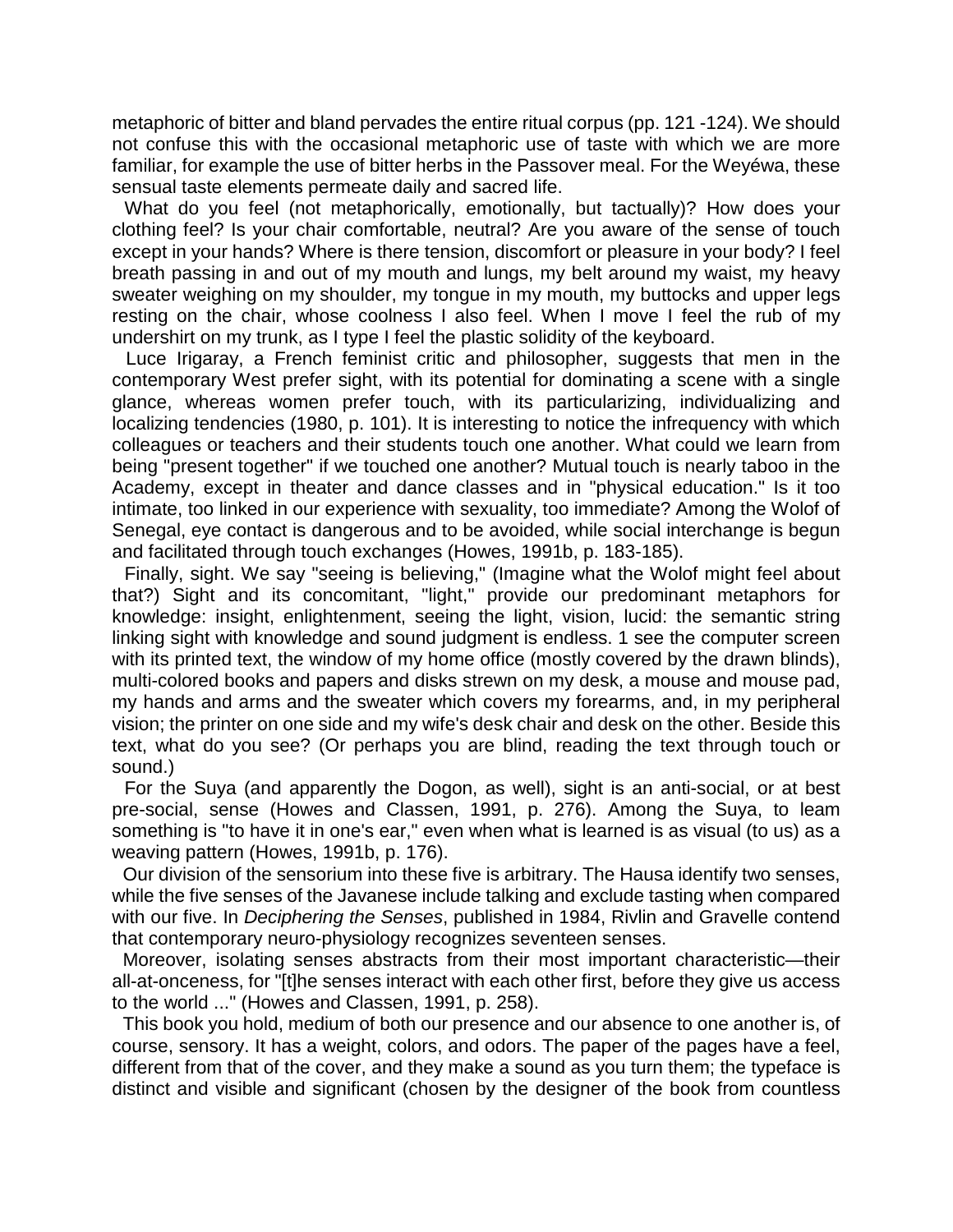options). Probably, neither you nor I will taste it, but some books in some cultures may be consumed. Under some circumstances a page from the Qur'an may be taken from the book, ground into a powder, and dissolved in water for medical purposes. In our culture, too, the sensuality of books carries a certain significance. Some books are only published in cheap, tacky paperback editions, while others appear as glossy, colorful "coffee table books." Any new religion seeking authenticity for its writings will publish a volume resembling, in its sumptuous weightiness, the Bible.

We are sensory, sensual, creatures, and our sensuality, although built on a species-specific (and therefore universal) physical base, is neither universal, immediate, nor insignificant. Where will it lead us, to take seriously the significance of our sensualities?

#### **A Cultural Economy of Sense**

In the dominant culture of the cultures deriving from Europe, sight is the preferred and predominant sense. Our primary metaphors for truth and knowledge are visual metaphors—in fact "vision" is itself a key metaphor for profound "insight"—we are "scopotropic"—centered around the sense of sight.

Coupled with the valorization of sight has come an emphasis on textuality—the visual representation of speech, as the overarching metaphor for meaning and processes of meaning-making and interpreting at all levels of culture and experience. We are verbocentric.

What are the implications of our scopo- and verbo-centrism for our quest for knowledge, meaning, truth and wisdom—the charge of the academy? By and large we do not know, for we have yet to seriously engage the problematic, and our other senses are so meager, our extra-textual means so paltry that we are ill prepared to engage it. We will need remediation. One thing we know—when we want to learn from or about people who are not primarily verbal or textual, we are profoundly handicapped. As David Howes remarks, we make literal non-sense of them, because what they sense is not sensible to us. By virtue of this we overlook (both ignore and dominate with our gaze) not only a wide variety of cultures rooted in Africa, the Americas and Asia, but also those within "the West" who do not share its dominant paradigm. The cultures of women, those of the poor, and of all centers of ethnicity (and thus of ethos and ethics) outside the mainstream dominated by the vision and writing of European men are "invisible," not only because we do not look at them, but because they do not exist predominantly in the visual arena, but require gustation, listening, feeling, smelling, and other sensory attention to become evident.

Engaging in such noticing is not a simple matter. We cannot simply and at once become attuned to modalities of experience we have long since abandoned. Perception is a learned skill, developed in infancy and early childhood, after which the acts through which perception is achieved are habituated and lost to consciusness. An analogy may be made to language acquisition: a babbling infant makes all the sounds of which a human is capable, but as it begins to signify meaningfully in its linguistic context, it begins to suppress those sounds that carry no meaning in the language(s) it is learning, until finally the ability to make at least some of those sounds disappears. Similarly, as a child begins to develop the sense ratios and sensory significances of its culture, she forgets, or does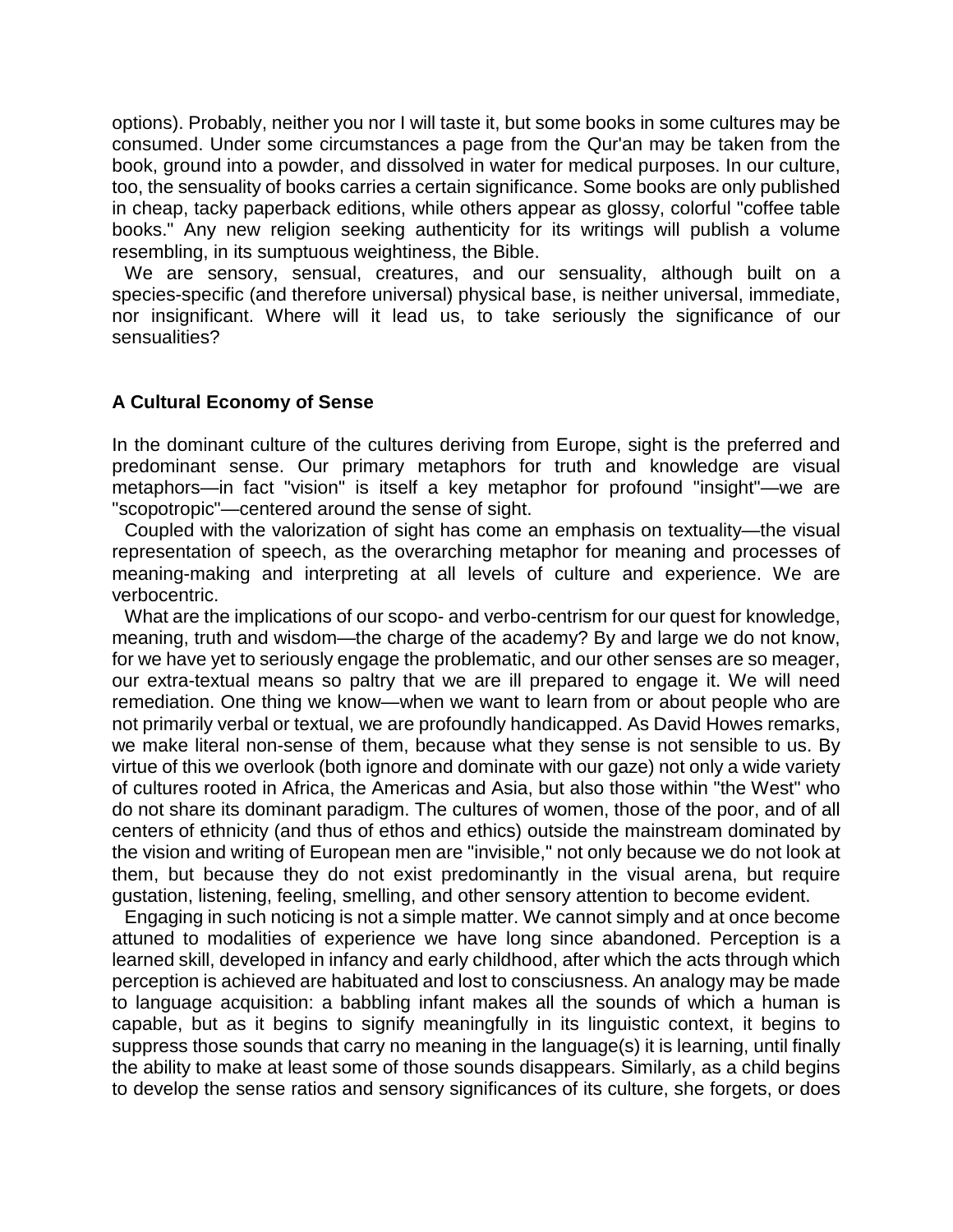not develop other

perceptual capacities.

Moreover, people are not mono-sensory beings, nor do we operate our senses one at a time. We are simultaneous and synaesthetic, and it is the operation of our senses (of our bodies) wholly and at once that brings us our experience of the world. In this all at onceness, the ratios between and the interactions among the senses are of critical importance. Just because two cultures place priority on, for example, sight, does not mean that the world appears in the same sense-ratio, or, in fact, that it appears in a similar manner at all. For example, the men of the Shipibo in the Amazon are highly visual, a visualtty aided by the systematic use of psychedelics. But the designs they envision during their trances represent songs, and in healing rituals they sing over the patient the designs they have seen. When the sounds reach the patient's body, they become designs once more, and these designs enter the patient and heal (Howes and Classen, 1991; p. 265-266).

Recent evidence in cognitive neuropsychology indicates that knowledge is coded in the brain according to the modality of experience. "It follows that insofar as different cultures emphasize the development of different modalities, their ways of thinking will also differ..." (Howes, 1991b, p. 173),

Actually the situation is far more complex even than this, for "the" world varies in its directly perceived character according to the learned sensuality of culture. The world literally looks and smells and tastes different to people from other ethnicities and cultures, and, more important, the sights and tastes and smells are put together into different arrangements and significances, creating a very different structure to life. Culture indicates where to draw the line separating one thing from another—including reality from fantasy. These lines are somewhat arbitrary, but once learned and internalized they are experienced as real (Hall, 1977, p. 230). As anthropologist Edward T. Hall has spent his life demonstrating, people from different cultures "inhabit different sensory worlds" (1959, p. 2). Not only do people with different sense ratios think differently about the world, people with different sense ratios have different worlds about which to think!

#### **Art**

Recent traditions in the West encourage us to think of arts as "elsewhere". "Art" is in museums, or in galleries, or in the homes of the wealthy. It is made by the creative few, "geniuses", specialists with inborn talent, mystical inspiration, or bizarre impulses. Art is "avant garde": hard to understand, fundamentally critical, and difficult. It belongs to the intellectual elite: one must take special classes to have any hope of "appreciating" art.

To the ordinary woman or man in Eurocentric society art is not where I am, it is elsewhere. Art is not what I make, it is other people's activity. Art is not what I understand, it is other people's concern. Depending on the individual, the response to this may be a sense of inferiority, apathy, anger, or alienation.

Yet, in fact, art is where I am, for art is endemic to human life. Art—including architecture and design—is the organization of material to create and communicate meaning. Put another way, art is the meaningful organization of matter. Art is everywhere, made by everyone, concerns and affects us all.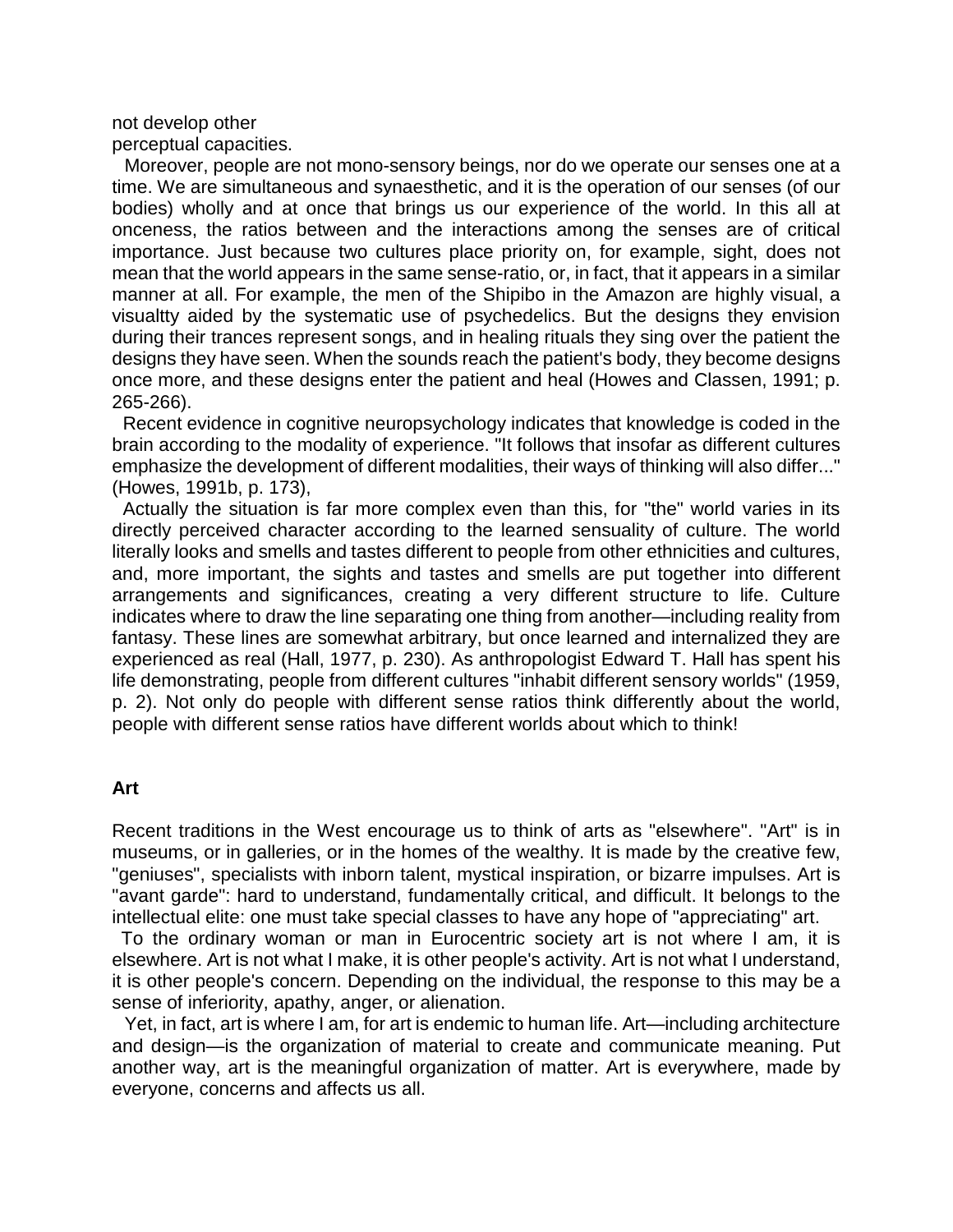Just as all of us run, although some ran faster than others, all of us make art, although some (not necessarily the authorized specialists) do it better than others. Just as all of us speak, gesture and dress with communicative intent, all of us both create and interpret perceptual, material meaning. And, of course, art occurs in all media and can be perceived through all the senses.

What we require is a critique and transformation of the basis on which discussions of and teaching about art occurs and of the contexts in which it takes place. Historically and cross-culturally, artmaking is often a sacred act, as important in itself as the artifact. Navajo sandpainting, for example, is not made to be "viewed" at all, but to be experienced, in a healing context in which the "artist" paints the painting around the "patient" in order to restore a harmonious balance in the world, both exterior and interior. Once the healing is complete, the sandpainting is destroyed. A contemporary Canadian scholar of religion, Maureen Korp, conducted a survey of working artists, a vast majority of whom reported that they make art because of the trance states they enter when in deep concentration of the act of creation, and not because of the "work" which is the evidence of this trance/act (1991).

We know that in appropriate contexts artmaking can be a healing experience; we know that artifacts, activities and events can have power—degrading power, alienating power, healing power, transforming power. We know that over spans of cultural time art can transform the norm of acculturated experience. Yet today these insights rarely permeate our discussion of art, much less of biology, sociology, anthropology or psychology. Art is intimate, integrated into our selves as gestures, postures, habitual tensions, habituated rhythms, and customary images, including our self-images. Art is not elsewhere, but as close as our bodies.

#### **The Question of Rigor**

It is at this point in the discussion that my colleagues often object, "Yes, all you say is true. The case can be made stronger, for we have become in effect voyeurs of the world, whereas in fact, through our bodily existence, we are really participants in it. But language disciplines thought, ancl writing disciplines language. Only through the discipline of language applied by logic and the careful use of language can we be saved from the projections and distortions of our unconscious desires, hopes and fears. Rigor is the responsibility of the academy, and text is the best assurance of rigor that we have."

This is a serious question and deserves a serious answer. First it needs to be said that the purported rigor of the text has been greatly overrated. This is perhaps the greatest contribution of the work of Foucault, Derrida and others—to show that absence, desire, projection, repression, elision and evasion are inevitable aspects of textuality as of all other human communication. We do not cease to be human when we write, and the opportunity to rewrite offers, in effect, a chance to cover our tracks.

Moreover, it could be argued that the sciences have been profoundly misled precisely by the scopotropism that underlies their cultural foundations. In biology, for instance, our understanding of species and individuals has, until quite recently, overlooked their interconnection in ecologies. What we can see are individuals (imagined along the lines that we imagine an individual person) and their resemblances that link them into species.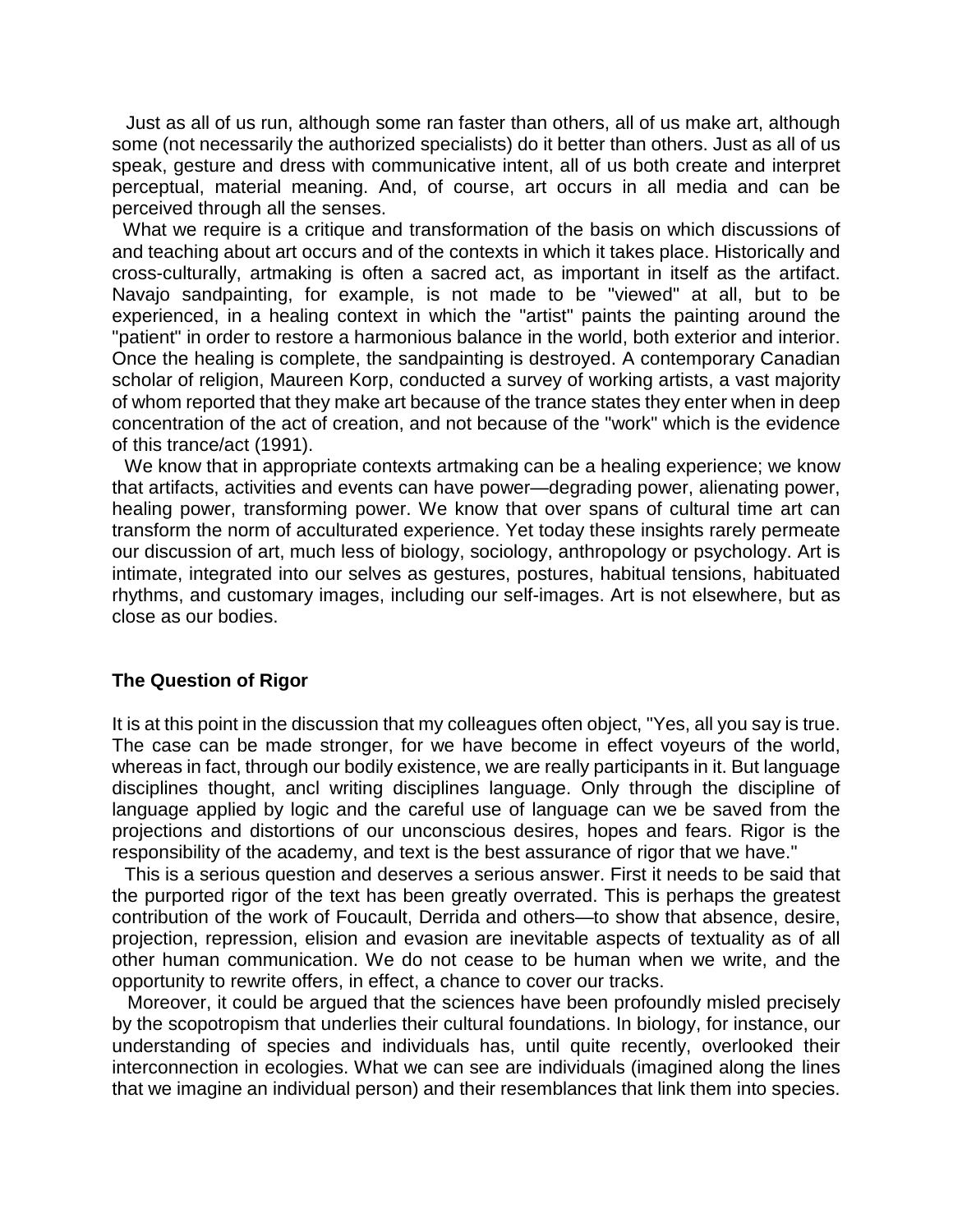The patterned interaction wo know as ecology more closely parallels musicality. Indeed the appearance of traces in bubble chambers confuses some physicists, too, into believing that electrons are "things" whereas they are explanatory concepts relating to presumed causes of observable effects (the bubble traces among them)—in that respect not unlike Medieval angels.

Perhaps, though, 1 have misconstrued the objection. Perhaps what I am being told is not that textual or mathematical rigor is the only possible rigor, but that academics are unable to ascertain and evaluate other rigors, and therefore cannot incorporate them into their classrooms, no matter how valid they may be. As one friend put it, "How would I grade a dance?"

The issues I have sketched do implicate our whole educational system—beginning in preschool. There is no simple path to sensory sophistication in these areas, and, as I have suggested above, there will be limits to the development possible in a single generation. This means not that a rigorous investigation of the world is impossible outside words and texts but, on the contrary, that we are distanced from the rigors of other explorations whose means and methods we need to learn.

The Western arts are not without their own forms of rigor and discipline, nor are they unrecognizable: Western disciplines of sound, sight, form, movement and event might be approached through art theory and criticism and through collaborative teaching and evaluation with artists, designers and critics. Academics might also consider remedial education in at least one material discipline.

In a broader cultural view, the Kalapalo rendering of being in musical terms, or the Hindu expression of meaning in gustatory terms, or the regulation of serial wholeness through calendrical succession in South America (see Sullivan, 1988) are intelligible, meaningful and fully rigorous in their own contexts. Indigenous participants in these contexts, and those who have respectfully and attentively learned from and about them know full well how to interpret these contexts, how to extend and discover within them, and how to recognize "nonsense" when it occurs. These concerns might be approached through an anthropological history of material culture, a historical anthropology of materiality, and a multi-cultural classroom where indigines from various cultures provide both instruction in alternative meaning systems and critical evaluation of their application. Asking students to work, for example, with sound in the manner of the Kalapalo, is no less appropriate than asking them to write a dialogue in the manner of Plato.

In his introduction to *The Varieties of Sensory Experience* David Howes writes:

What if there exist different forms of reasoning, memory, and attention for each of the modalities or faculties of consciousness (seeing, smelling, speaking, hearing, etc.) instead of reasoning, memory and attention being general mental powers? (1991c, p. 10)

We need to learn new ways of characterizing the world. To begin with we can simply notice and begin to change the sense biases of our own language. We had best stop trying to "see what others mean" and be open to the sense metaphors and experiences of their wisdoms. We need to move beyond even "voices" whether of harmony or discord, recognizing that verbocentrism is not appropriate to all contexts.

Beyond this we need to find positive, rather than negative terms, with which to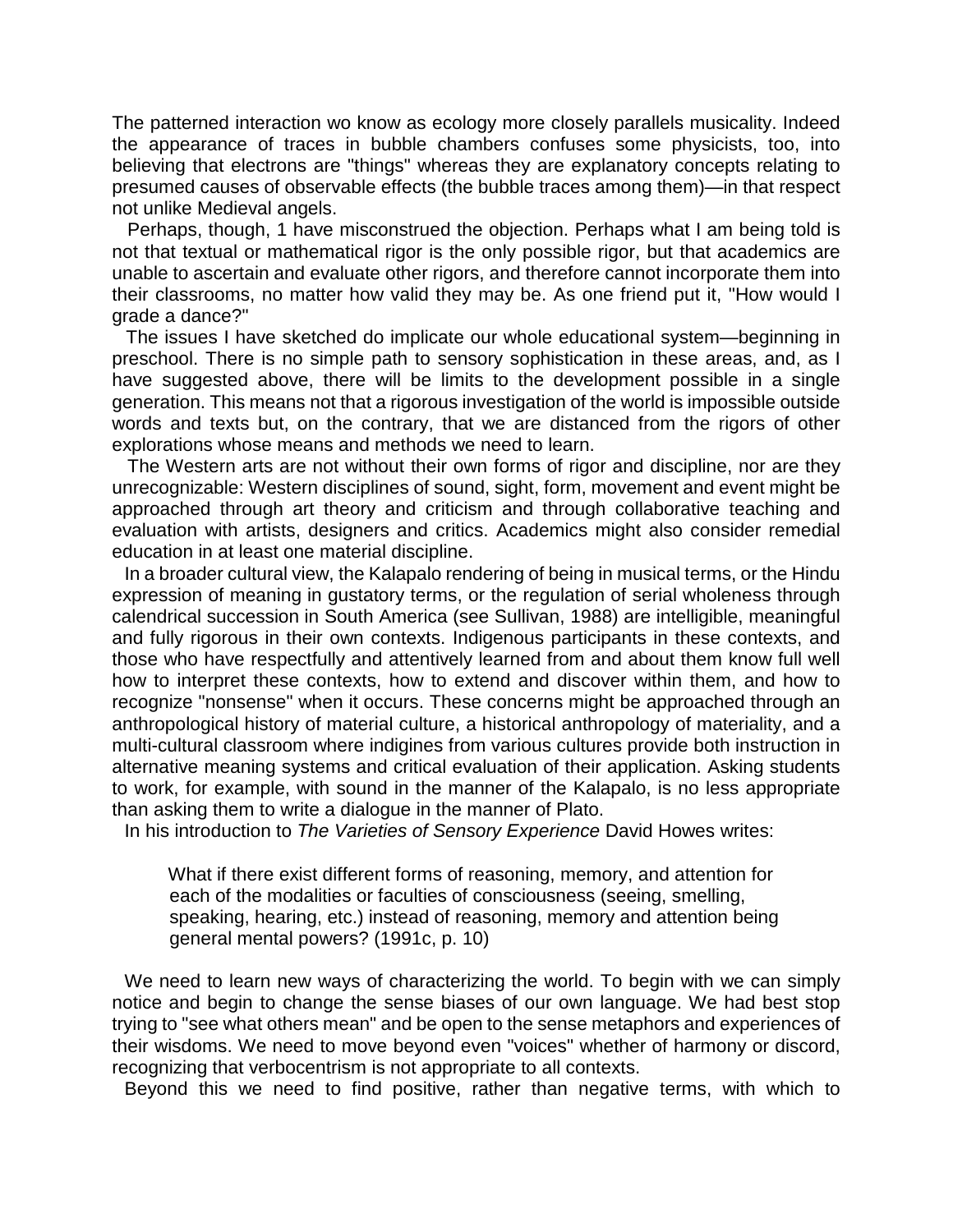characterize those we consider to he "other" and the aspects of "otherness" we find in ourselves. Peoples whose cultures are rooted outside Europe are not "non-Europeans" or "non-Western"—they are Asians, Africans, Americans, and even Nigerians, Bolivians, Vietnamese, and even Ibo, Tarajumara and Hmong. People who do not read are not "illiterate", but oral, or possibly tactile, or musical, and so forth. The alternative is to begin to characterize ourselves, as, for example, a-tactile, un-sound, tasteless, and un-feel ing.

#### **Conclusion**

The academy wraps thought in words and has, for the moment, enthroned "text" as the ruling metaphor for understanding systems of meaning. Yet in studying people, we encounter sophisticated systems of thought and wisdom whose considerations are and have been carried out primarily in media other than words—in dance, plastic representation, music, liturgies, gastronomies and design. As we learn to understand some of these ways of thought, we may notice that our own material culture is meaningful and begin to apply our newfound hermeneutic skills to our own environment, including the environment of the classroom.

People do live in linguistically mediated worlds. But people's worlds are also mediated by other forms of material cultures such as dress, calendars, food, architecture, and music. Language is one powerful medium of material culture; all the media together in dynamic interaction generate/manifest the world.

In *Icanchu's Drum: An Orientation to Meaning in South American Religion,* Lawrence Sullivan demonstrates the symbolic independence of "nontextual" modes of meaning and expression from textual modes. "Properly understood," he writes, "they should not be viewed as 'text,' . . . nor even should they be viewed as language" (p, 773). He suggests that many traditional cultures remain non-verbal (i.e., visual, aural and kinesthetic) systems of meaning in conscious and explicit critique of Western text-based systems.

Despite illusions to the contrary, the academy is not a-sensual, but embodied, and its body carries meaning buried within it. The structure of the lecture hall is derived from and carries significances borrowed from Protestant worship spaces. Its rectangular inferiority is rooted in the grid-system of Cartesian space and carries its own semiotics. The uses of the body and bodily space enforced by the academy's seating and traveling patterns signify as well, and are deeply offensive to students from some cultural backgrounds. In one lecture hall in which 1 work, chairs are bound together by swivelling rods which force students to sit with their personal spaces interlinked. Too close for comfortable isolation and too distant for intimacy, the students are forced to look away from one another in emharrassed mutual ignorance, pretending they are not there. The temporality of the academy, too, no less than that of the peoples of South America, can be decoded and interpreted. We treat time as substantial—to be measured, counted, saved and wasted. "Tardiness" is a vice and "being on time" a virtue. Students from birth cultures where "ripeness is all" have great difficulty leaving a profound conversation incomplete simply to get to another class on time.

Our willful unconsciousness of the academic body is literally senseless, and depicts a wishful fantasy of panoptical truth, of a "nowhere" where "truth" is not dependent on perspective or culture or psychology.